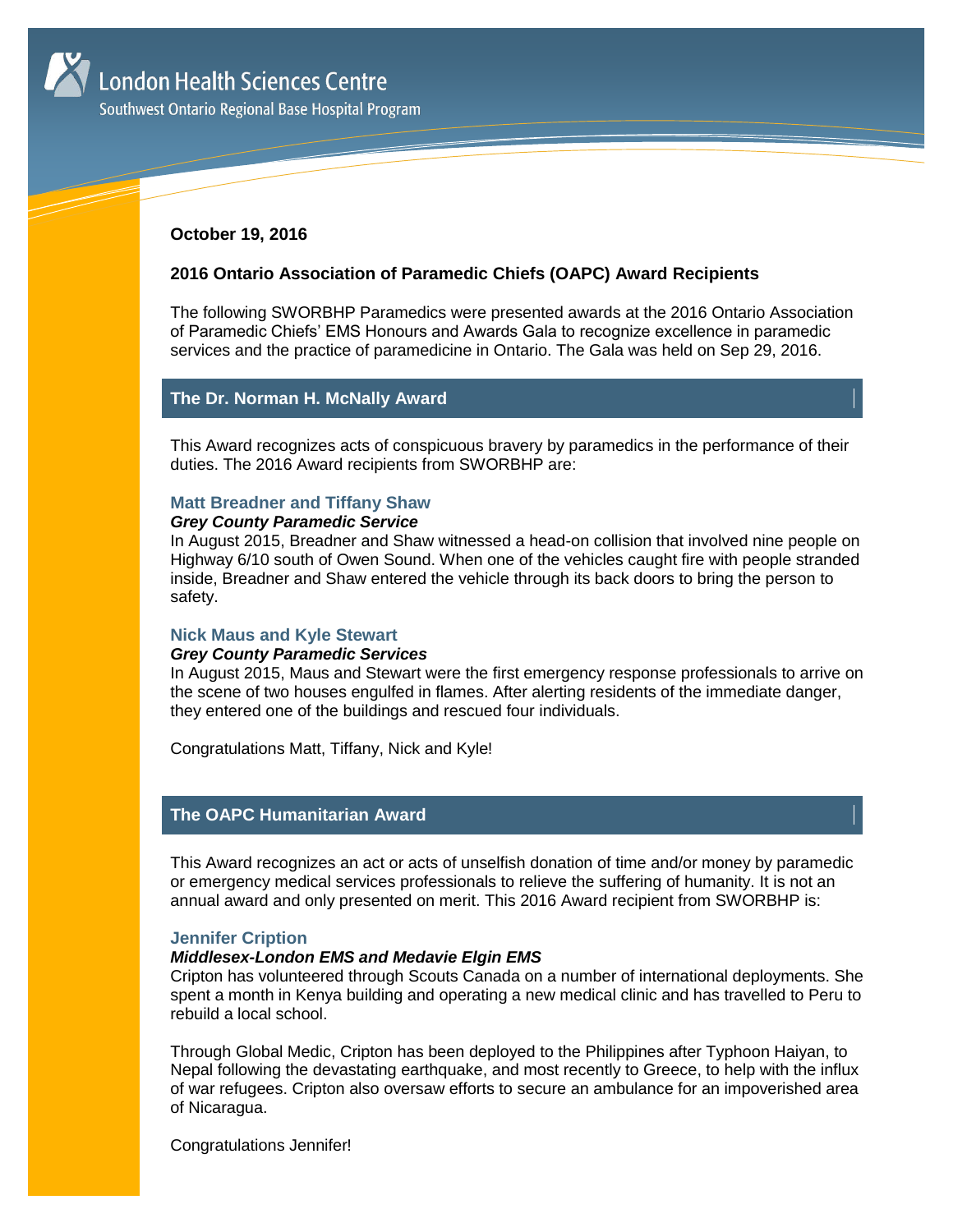# **Emergency Medical Services Exemplary Service Medal**

The Award is presented to paramedics who have served for at least 20 years in a meritorious manner, characterized by the highest standards of good conduct, industry and efficiency. To qualify, at least ten of these years of service must have been street level (or air) duty involving potential risk to the individual.

The 2016 Emergency Medical Services Exemplary Service Medal recipients from SWORBHP are:

## **Bruce County**

Jeff Aiken – Medal Darryl Hopcroft – Medal Robert Rouse – Medal

### **Chatham-Kent**

Christopher Allsop – Medal Paul Fontaine – Medal Nicholas Leclerc – Medal Michael Manery – Medal Anthony Metayer – Medal David Mireault – Medal Stephen Pancino – Medal Mark Shaw – Medal

#### **Essex-Windsor**

Thomas LeClair – Medal and Bar David Thibodeau – Medal

#### **Grey County**

Kevin McNab – Medal Alvin Young – Medal and Bar

# **Huron County**

Mark Crawford – Medal Chief Jeff Horseman - Medal William Lewis – Medal Marion Taylor – Medal

#### **Lambton County**

Brian Clark – Medal William Garrett – Medal and Bar

#### **Middlesex-London**

Terry Irwin – Medal and Bar Wayne Renkema – Medal

### **Oxford County**

Theressa De Jong – Medal Stephen Turner – Medal Patricia Vanleeuwen – Medal John Winspear – Medal

Congratulations everyone!